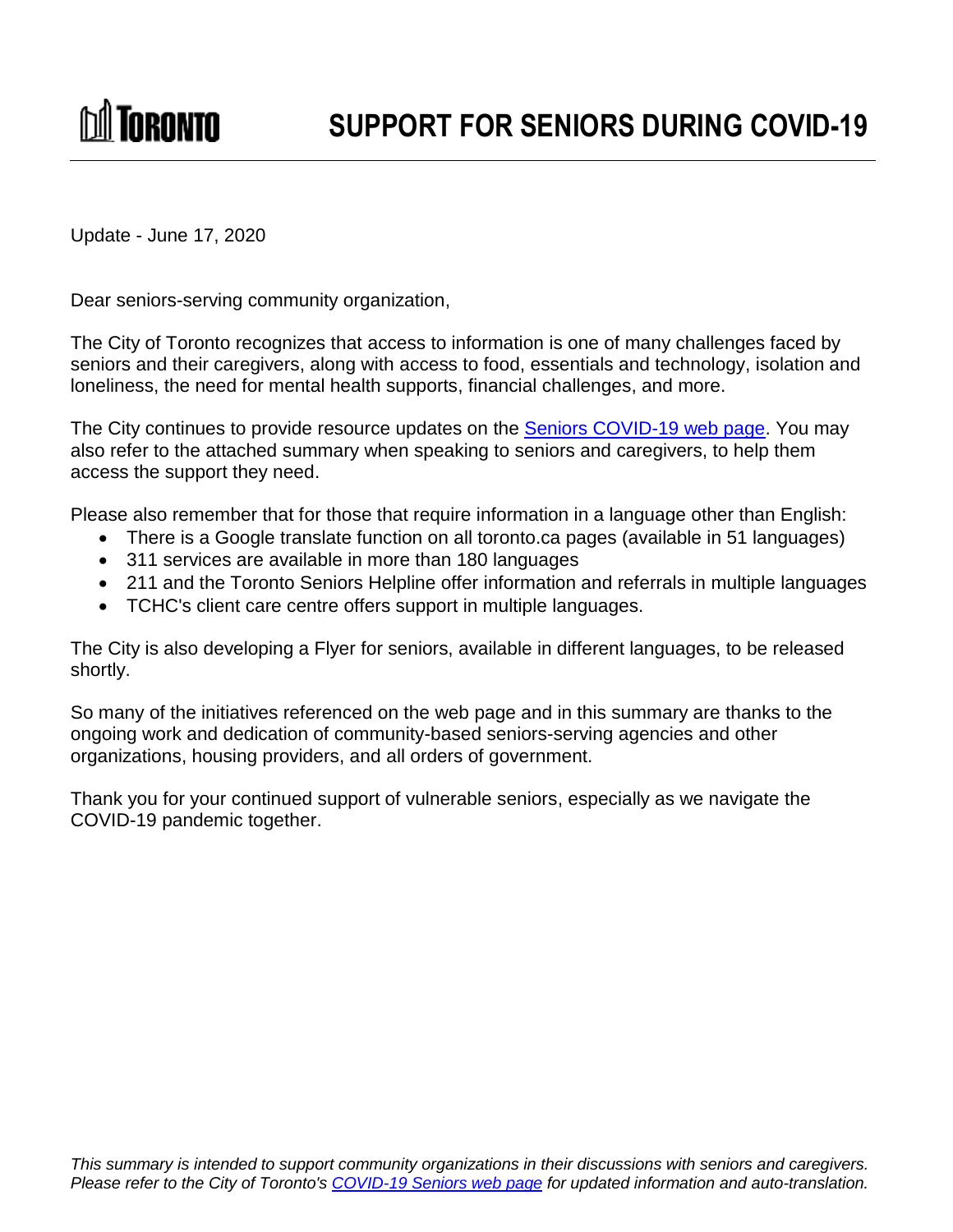## **SUPPORT FOR SENIORS DURING COVID-19 (SUMMARY)**

June 17, 2020 – Please refer to [website](https://www.toronto.ca/home/covid-19/covid-19-social-support/) for most up to date information





#### **If seniors have questions about COVID-19 or are feeling sick:**

- Access the most up to date information from the City's [COVID-19](https://www.toronto.ca/home/covid-19/covid-19-what-you-should-do/covid-19-have-symptoms-or-been-exposed/) webpage, including what to do if they have been in contact with someone with COVID-19 or if they have symptoms.
- If they have difficulty breathing or other severe symptoms, they should call 911.
- If seniors are unsure if they should get tested, they should:
	- o call Telehealth at 1-866-797-0000,
	- o call their health care provider, or
	- o call an [assessment centre,](https://www.toronto.ca/home/covid-19/covid-19-what-you-should-do/covid-19-have-symptoms-or-been-exposed/covid-19-assessment-centres/) to enquire about testing.

#### **For seniors-serving organizations interested in mobile COVID-19 testing:**

 Ontario Health Agency Toronto Region has created a centralized email for community organizations and agencies to submit mobile testing requests: TRTestingIntake@tc.Ihins.on.ca.

### **For help understanding how to self-isolate, or to care for someone with COVID-19:**

- The Government of Ontario has released [guidance](https://www.ontario.ca/page/2019-novel-coronavirus#section-10) on what self-isolation involves.
- Visit [How to Care for Someone with COVID-19](https://www.toronto.ca/home/covid-19/covid-19-what-you-should-do/covid-19-caring-for-someone/) if you live with/ care for a senior with COVID-19.



# **FOOD AND ESSENTIALS**

#### **If seniors need help accessing food:**

- Ask a neighbour or family member bring their shopping to them, or try online delivery services.
- For low-income seniors, there are organizations and volunteer groups that will deliver groceries to seniors at home with no delivery fee. Call 211 or the Toronto Seniors Helpline (416-217-2077) for referral to a free grocery delivery service.
- For seniors residing in Toronto, who are in self-isolation, do not have alternative access to food and are not currently receiving such assistance from another program, the City and the Red Cross have partnered to provide food hamper delivery free to qualifying seniors. Call 1-833-204-9952 for eligibility and registration information.
- To apply for Meals on Wheels (home delivery of prepared fresh or frozen meals), call 211 or the Toronto Seniors Helpline (416-217-2077) or visit [www.OntarioCommunitySupport.ca.](http://www.ontariocommunitysupport.ca/)

### **If seniors need help accessing prescriptions:**

- Many pharmacies/drug stores offer free home delivery of prescriptions, and in some cases, over-the-counter medicine and supplies. There is also the online pharmacy [www.Well.ca.](http://www.well.ca/)
- To arrange prescription delivery, seniors should call their local pharmacy. They can refer to the label on their current medication for their pharmacy's phone number. A list of pharmacies can be found at [torontocentralhealthline.ca.](https://www.torontocentralhealthline.ca/listServices.aspx?id=10345®ion=Toronto)
- Seniors can also call 211 or the Toronto Seniors Helpline (416-217-2077) to be connected to a community agency offering prescription and medication delivery to seniors during COVID-19.

#### **For seniors who are pet owners:**

- Visit the City's **Pet Owners** page for information and advice, and help with supplies.
- Funded by PetSmart Charities of Canada, Toronto Animal Services will be providing assistance to pet owners from low income households (for purchase of pet food and supplies).

*This summary is intended to support community organizations in their discussions with seniors and caregivers. Please refer to the City of Toronto's [COVID-19 Seniors web](https://www.toronto.ca/home/covid-19/covid-19-social-support/?accordion=seniors) page for updated information and auto-translation.*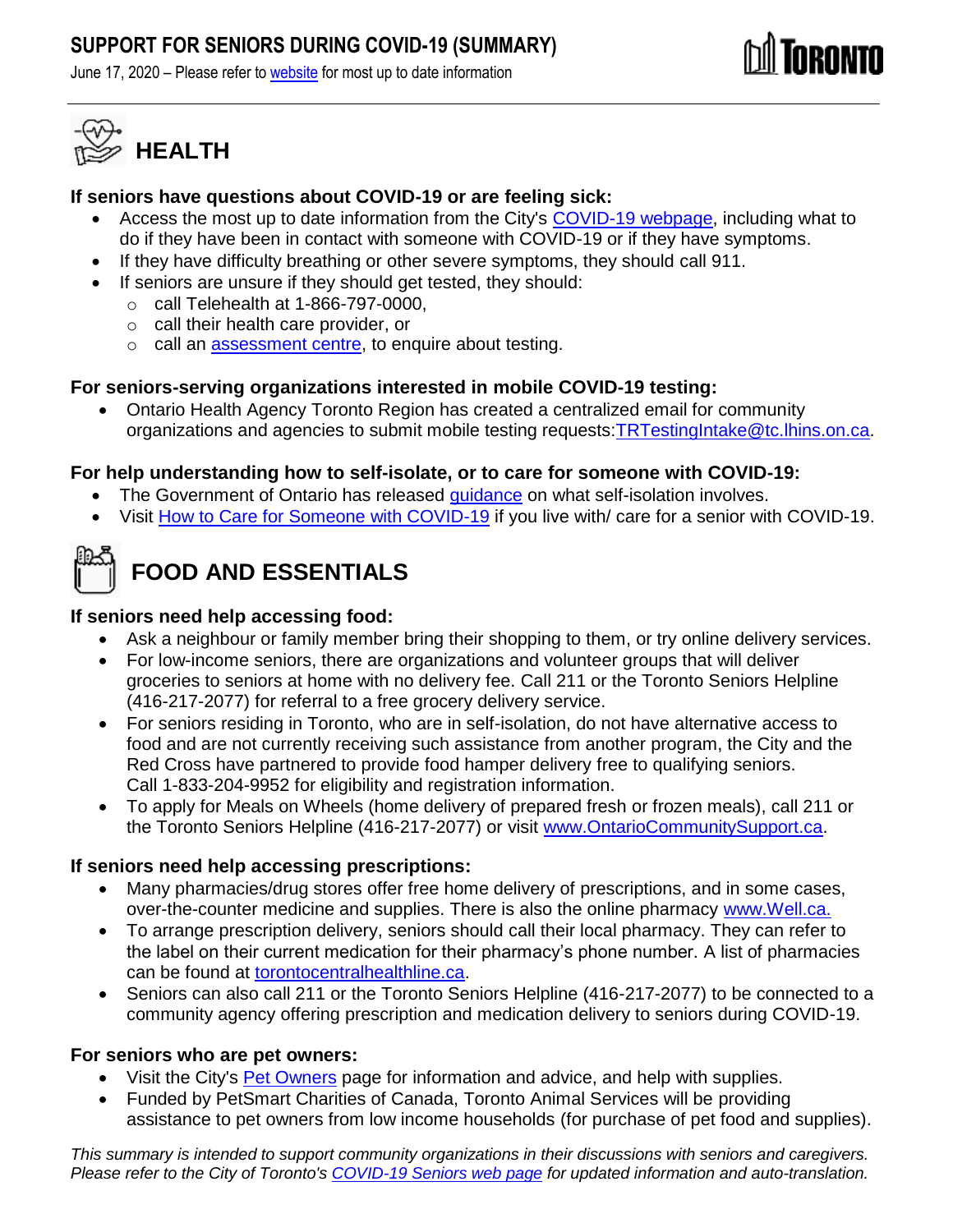## **SUPPORT FOR SENIORS DURING COVID-19 (SUMMARY)**

June 17, 2020 – Please refer to [website](https://www.toronto.ca/home/covid-19/covid-19-social-support/) for most up to date information



# **ACCESS TO SUPPORT**

#### **If seniors require support services like transportation to medical appointments, Meals on Wheels, personal care or other supports:**

- Encourage them to call 211 (available 24/7 in 150+ languages) or the Toronto Seniors Helpline (416-217-2077, in multiple languages) for referral to services in their area.
- The Toronto Seniors Helpline can also connect seniors to government-funded LHIN services (or seniors can call their local LHIN directly at 310-2222, no area code).

### **If seniors need support with mental health:**

- The City has launched a mental health support strategy, which offers free mental health support by telephone. Seniors or caregivers can call 211 for a warm referral to a mental health service provider. Culturally relevant supports are available to Indigenous and Black Seniors.
- In case of mental health crisis, seniors can call the Toronto Seniors Helpline (416-217-2077), Distress Centres of Toronto (416-408-4357) or Gerstein Crisis Centre (416-929-5200).

#### **If seniors need someone to talk to or someone to check in on them:**

- There are many friendly phone call check-in services (including in different languages) for seniors who want someone to talk to, either regularly or just once in a while.
- Call 211 or the Toronto Seniors Helpline (416-217-2077) for referral.

#### **If seniors have a question about City services (e.g. libraries, waste, Wheel Trans, etc.):**

 Use information on the [Changes to City Services](https://www.toronto.ca/home/covid-19/covid-19-latest-city-of-toronto-news/affected-city-services/?accordion=childrens-services) page or call 311 (available in 180 languages).



### **For those interested in volunteering to support seniors:**

- Visit [Volunteer Toronto](https://www.volunteertoronto.ca/) and [Spark Ontario](https://www.sparkontario.ca/) to find volunteer opportunities available.
- Neighbours are also encouraged to check in on and support their senior neighbours.

#### **Virtual resources to keep busy inside:**

- The [Stay, Play & Learn at Home](https://www.toronto.ca/home/covid-19/covid-19-protect-yourself-others/covid-19-reduce-virus-spread/covid-19-stay-play-learn-at-home/) webpage is a listing of many free virtual activities (including activities specifically for seniors) such as dance classes, book clubs, discussion groups, fitness, language classes, art, museums, live music, caregiver circles and more.
- The YMCA offers a range of free video workouts, including low-impact and chair workouts for people with reduced mobility at [YThrive Home](https://ythrive.ca/) (see ["Gold"](https://www.youtube.com/playlist?list=PLA2C6WTfk7jXt74ZTc6DktqypvmiyCMR4) page for low-impact options)
- The Alzheimer Society of Toronto offers a [wide range of free virtual programs](https://alz.to/dementia-programs-activities/active-living-program/) for seniors with dementia and their caregivers, including meditation, gentle fitness, jazz concert, and more.
- Toronto Public Library offers [38 ways to use the library from home](https://torontopubliclibrary.typepad.com/digital-services/2020/03/38-ways-to-use-the-library-from-home.html) & free digital library cards.